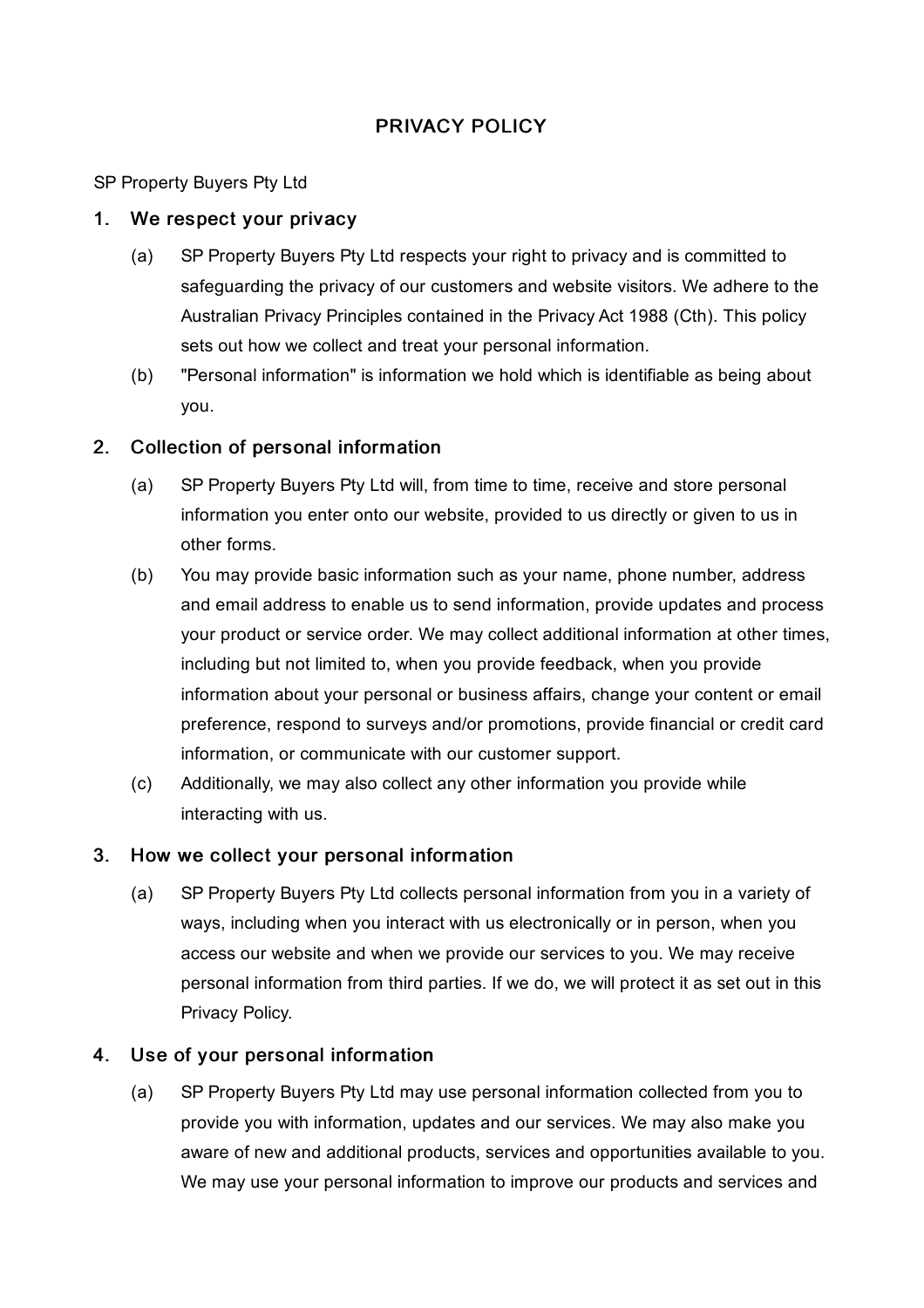better understand your needs.

(b) SP Property Buyers Pty Ltd may contact you by a variety of measures including, but not limited to telephone, email, sms or mail.

#### 5. Disclosure of your personal information

- (a) We may disclose your personal information to any of our employees, officers, insurers, professional advisers, agents, suppliers or subcontractors insofar as reasonably necessary for the purposes set out in this Policy. Personal information is only supplied to a third party when it is required for the delivery of our services.
- (b) We may from time to time need to disclose personal information to comply with a legal requirement, such as a law, regulation, court order, subpoena, warrant, in the course of a legal proceeding or in response to a law enforcement agency request.
- (c) We may also use your personal information to protect the copyright, trademarks, legal rights, property or safety of SP Property Buyers Pty Ltd, https://spbuy.com.au, its customers or third parties.
- (d) Information that we collect may from time to time be stored, processed in or transferred between parties located in countries outside of Australia.
- (e) If there is a change of control in our business or a sale or transfer of business assets, we reserve the right to transfer to the extent permissible at law our user databases, together with any personal information and non-personal information contained in those databases. This information may be disclosed to a potential purchaser under an agreement to maintain confidentiality. We would seek to only disclose information in good faith and where required by any of the above circumstances.
- (f) By providing us with personal information, you consent to the terms of this Privacy Policy and the types of disclosure covered by this Policy. Where we disclose your personal information to third parties, we will request that the third party follow this Policy regarding handling your personal information.

## 6. Security of your personal information

- (a) SP Property Buyers Pty Ltd is committed to ensuring that the information you provide to us is secure. In order to prevent unauthorised access or disclosure, we have put in place suitable physical, electronic and managerial procedures to safeguard and secure information and protect it from misuse, interference, loss and unauthorised access, modification and disclosure.
- (b) The transmission and exchange of information is carried out at your own risk. We cannot guarantee the security of any information that you transmit to us, or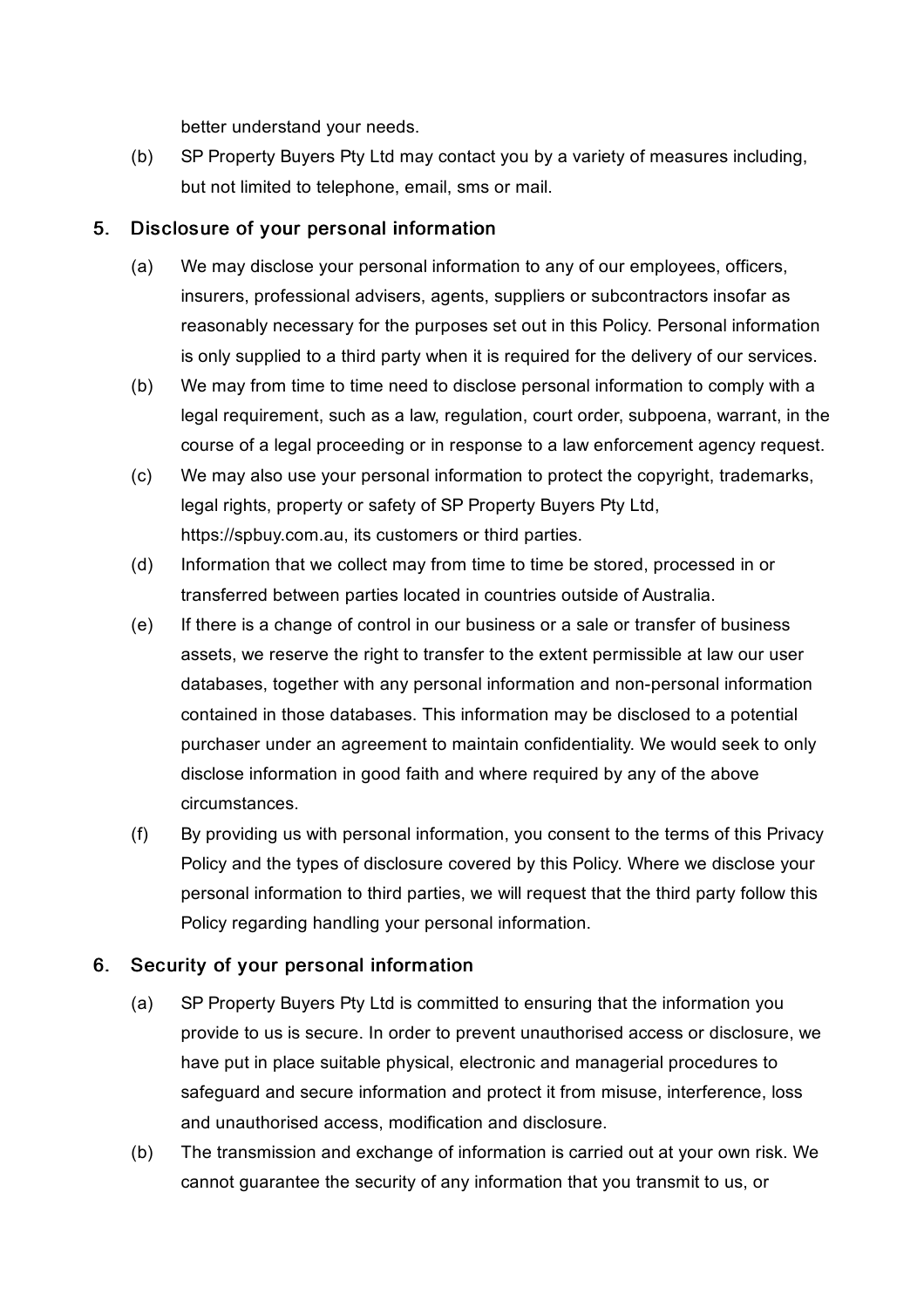receive from us. Although we take measures to safeguard against unauthorised disclosures of information, we cannot assure you that personal information that we collect will not be disclosed in a manner that is inconsistent with this Privacy Policy.

#### 7. Access to your personal information

- (a) You may request details of personal information that we hold about you in accordance with the provisions of the Privacy Act 1988 (Cth). A small administrative fee may be payable for the provision of information. If you would like a copy of the information, which we hold about you or believe that any information we hold on you is inaccurate, out of date, incomplete, irrelevant or misleading, please email us at marcus@spbuy.com.au.
- (b) We reserve the right to refuse to provide you with information that we hold about you, in certain circumstances set out in the Privacy Act.

## 8. Complaints about privacy

(a) If you have any complaints about our privacy practises, please feel free to send in details of your complaints to 66 Darley Road, Manly, New South Wales, 2095. We take complaints very seriously and will respond shortly after receiving written notice of your complaint.

## 9. Changes to Privacy Policy

(a) Please be aware that we may change this Privacy Policy in the future. We may modify this Policy at any time, in our sole discretion and all modifications will be effective immediately upon our posting of the modifications on our website or notice board. Please check back from time to time to review our Privacy Policy.

#### 10. Website

#### (a) When you visit our website

When you come to our website (https://spbuy.com.au) we may collect certain information such as browser type, operating system, website visited immediately before coming to our site, etc. This information is used in an aggregated manner to analyse how people use our site, such that we can improve our service.

(b) Cookies

We may from time to time use cookies on our website. Cookies are very small files which a website uses to identify you when you come back to the site and to store details about your use of the site. Cookies are not malicious programs that access or damage your computer. Most web browsers automatically accept cookies but